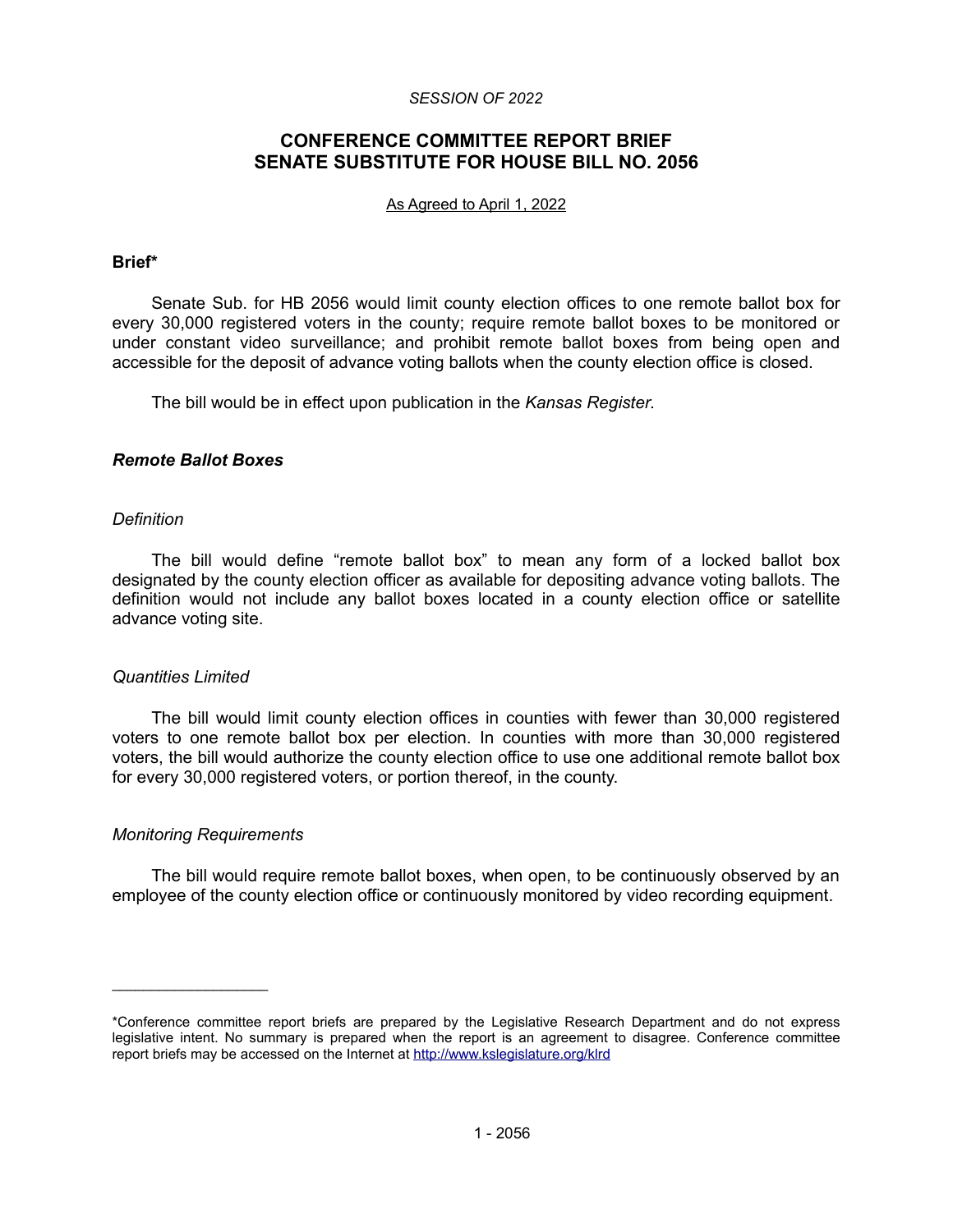The bill would require video monitoring equipment, if used, to be positioned in a manner to record the faces of individuals depositing advance voting ballots. County election offices would be required to digitally preserve and maintain all video recordings for at least one year from the date of the recording. The bill would specify that all video recordings of remote ballot drop boxes would be public records and any video recording must be made available upon request to a candidate whose name appears on a ballot in the county where such request is submitted.

## *Available Hours*

The bill would prohibit remote ballot boxes from being open and accessible for the deposit of advance voting ballots when the county election office is closed.

The bill would require remote ballot boxes to be open until 7:00 p.m. on the date of the election, or until all persons in line for the remote ballot box have been able to deposit their advance voting ballots. The ballots would then be removed from the remote ballot boxes and transmitted to the county election office, and the remote ballot box would be closed and inaccessible for the deposit of any additional advance voting ballots for such election.

### *Signage Requirement*

The bill would require each remote ballot box to have a sign clearly posted near its opening stating the statutory limits on the return of advance voting ballots on behalf of another voter as specified in KSA 25-2437, and the penalty for violations. Signage would be required to comply with any rules and regulations adopted by the Secretary of State (Secretary).

## *Authority to Regulate*

The bill would require the Secretary to adopt rules and regulations necessary to implement and enforce the remote ballot box provisions, including, but not limited to, requiring ballots received from remote ballot boxes be preserved separately from other ballots.

## **Conference Committee Action**

The Conference Committee agreed to the provisions of Senate Sub. for HB 2056 with the following changes:

- Removed amendments to registration deadlines, retaining current law;
- Removed amendments to the deadline for the receipt by mail of advance voting ballots, retaining current law;
- Removed requirements limiting the placement of remote ballot boxes to only inside state or municipal buildings, or where state or municipal employees or authorized poll agents are present;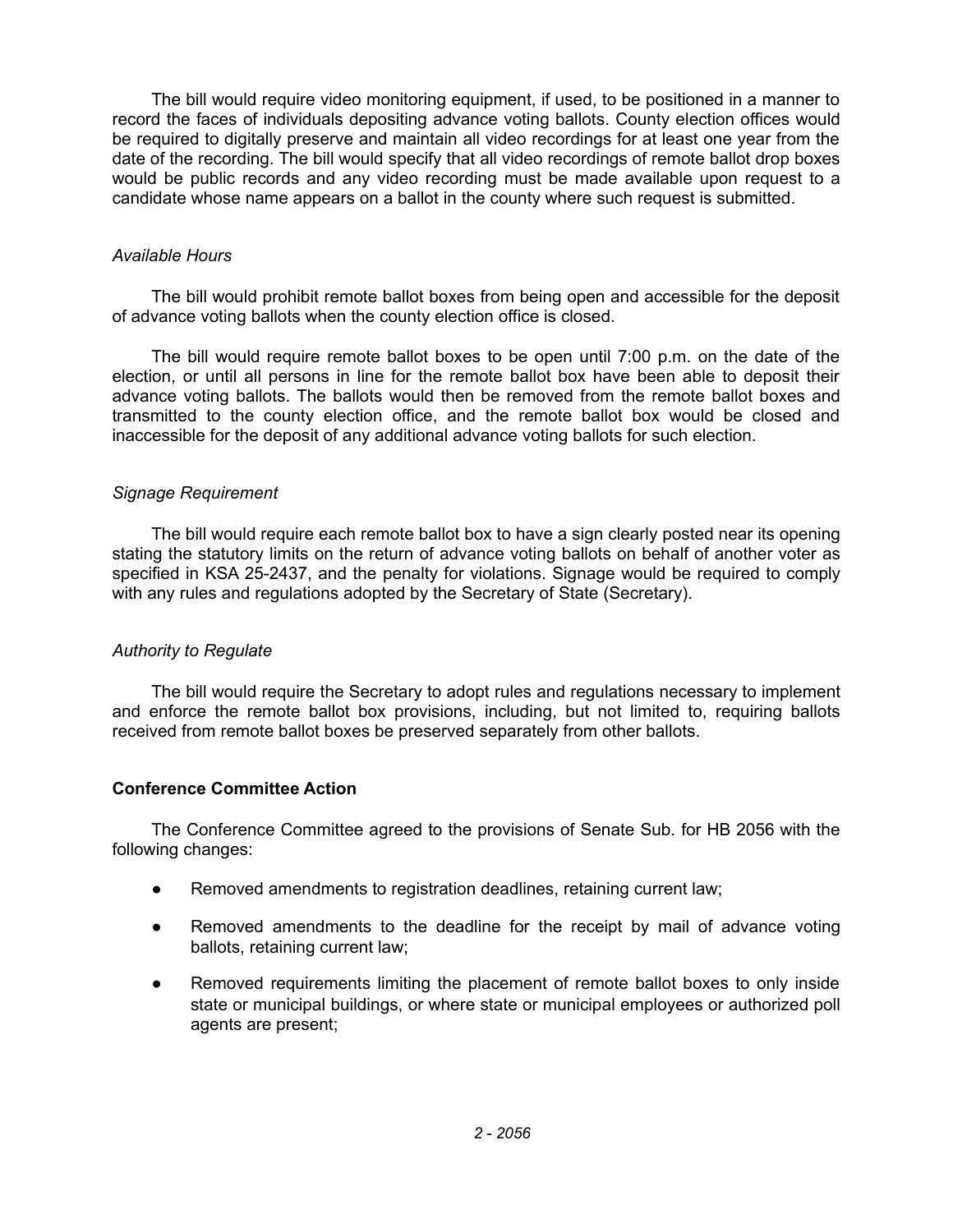- Returned provisions to the bill authorizing the video surveillance of remote ballot boxes as an alternative to continuous observation by a county election office employee; and
- Specified that the 30,000 registered voter threshold would authorize the use of an additional remote ballot box for every 30,000 registered voters, or portion thereof.

## **Background**

The Senate Committee on Federal and State Affairs amended SB 394 (pertaining to advance voting ballot deadlines); replaced the contents of HB 2056 with the contents of SB 394, as amended; and recommended a substitute bill be passed.

HB 2056, as introduced in the 2021 Session, concerned the regulation of sale and distribution of kratom products. Background information on HB 2056 is contained in the supplemental note for the introduced version of that bill.

## *SB 394*

SB 394 was introduced by the Senate Committee on Federal and State Affairs at the request of Representative Esau.

### *Senate Committee on Federal and State Affairs*

In the Senate Committee hearing, Representative Esau, a former Representative, a representative of Opportunity Solutions Project, and a private citizen testified as **proponents**, generally stating the need to increase voter faith in the election process. Written-only proponent testimony was provided by four private citizens.

A representative of the Office of the Secretary of State testified as neutral.

**Opponent** testimony was provided by a former Representative and representatives of the Disability Rights Center for Kansas, Kansas African American Affairs Commission, Kansas Appleseed for Law and Justice, League of Women Voters of Kansas, Loud Light Civic Action, Mainstream Coalition, and a private citizen. Opponents generally stated the three-day mail delivery deadline was enacted in 2017 in response to mail delivery reliability issues with the U.S. Postal Service, and that changing the deadline would disenfranchise thousands of voters. Written-only opponent testimony was provided by representatives of the ACLU of Kansas, Kansas County Clerks and Election Officials Association, Kansas National Education Association, and 13 private citizens.

The Senate Committee amended the bill to:

- Restrict the number of remote ballot boxes available in each county by population [*Note*: The Conference Committee retained this amendment.];
- Tie the use of remote ballot boxes to the hours a county election office is open *[Note:* The Conference Committee retained this amendment.];